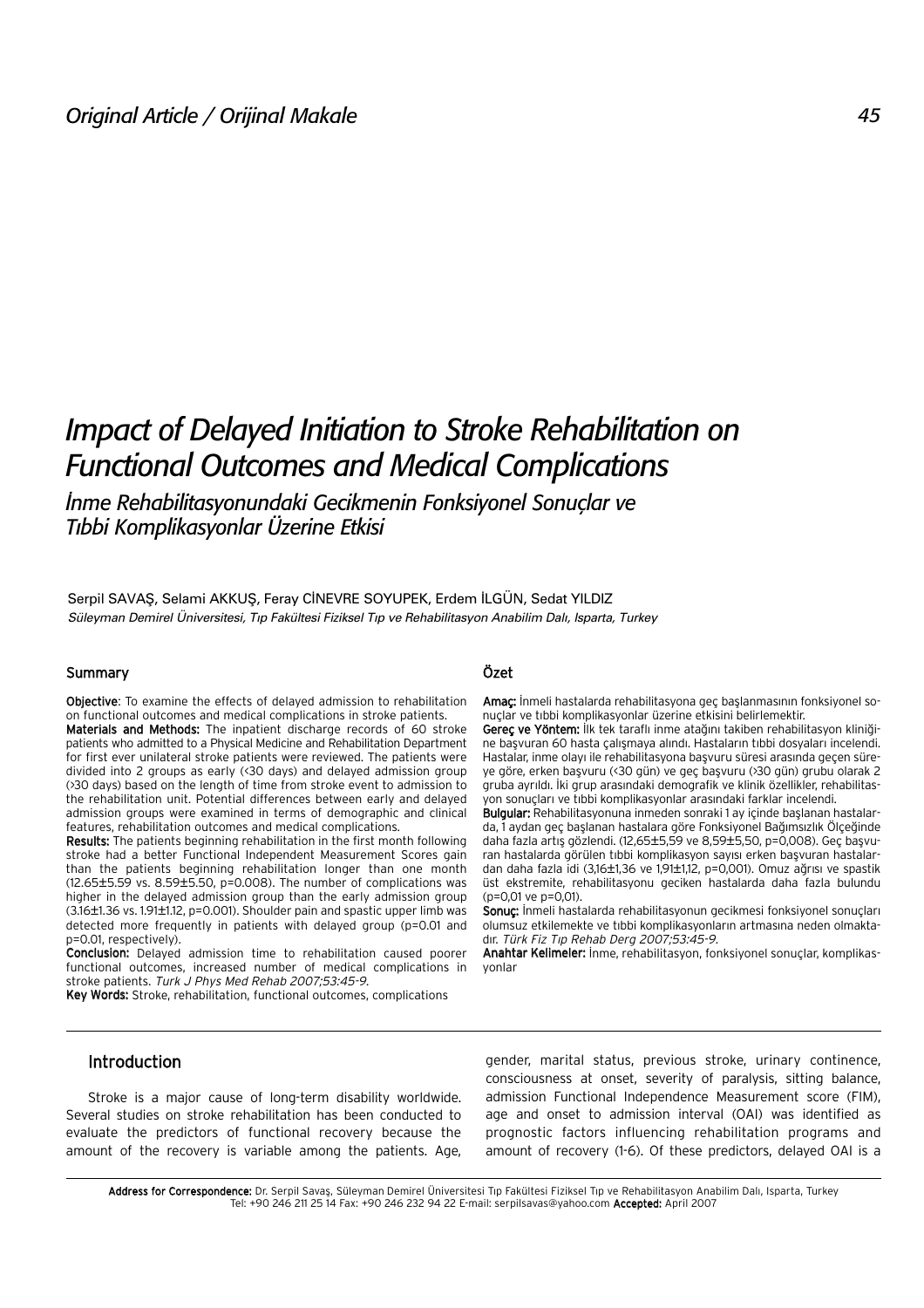particularly important problem for developing countries, such as Turkey, mainly due to the insufficient number of stroke rehabilitation units and limited bed availability. The potential for rehabilitation to promote neurological recovery appears to be greatest early in the post-stroke period and not to engage in a rehabilitation program at that time may cause poorer outcomes (7-10). The specific influence of delayed OAI on rehabilitation results in Turkey was not clearly demonstrated before.

Patients who have had an acute stroke are at risk of developing a wide range of complications secondary to their stroke such as falls, pressure ulcers, urinary tract infection, chest infection, depression, confusion, painful shoulder, deep venous thrombosis, pulmonary embolism and seizures (11-14). Many of the complications described are potentially preventable and treatable if recognized. Besides the negative effect on the functional outcome, delays in starting stroke rehabilitation may avoid prevention, recognition and management of avoidable medical complications which cause severe distress for patients and their families. Little is known about the effect of delayed initiation of stroke rehabilitation on medical complications (14).

The purpose of this study is to evaluate the effects of delayed admission to rehabilitation on functional outcomes and medical complications in Turkish stroke patients.

#### Materials and Methods

#### **Patients**

In this retrospective study, we reviewed the medical records of 71 patients with first-ever stroke, who were admitted to in-patient clinic of Süleyman Demirel University Medical School between December 2002 and September 2006.

Stroke was defined as an acute event of cerebrovascular origin causing focal or global neurological dysfunction lasting greater than 24 hours (15) and the diagnosis was confirmed by both clinician and radiographic means. Presence of previous cerebrovascular accident (CVA), transient ischemic attacks, subarachnoid hemorrhage, bilateral cerebral lesion, or a history of other neurological or psychiatric disease that may compromise cognitive functioning were excluded from the study. Among the 71 stroke patients, 60 patients fulfilled the criteria.

Demographic variables of the patients recorded were age, sex and marital status. Medical co-morbidities (hypertension, diabetes, heart disease), type of lesion (ischemic, hemorrhage, emboli) and site of stroke (right or left hemisphere involvement), OAI and length of hospital stay (LOHS) were noted.

Two medical doctors (SS and EI) reviewed the medical records of each patient individually for the medical complications which were present on admission and during hospital stay and made an original list together. The definitions of medical complications were made according to Davenport et al. (13). Post-stroke depression was diagnosed according to the criteria of DSM-III by a psychiatrist. Heterotopic ossification was defined with the clinical diagnosis, elevated serum alkaline phosphatase levels and imaging evidence from bone scintigraphy. Spasticity was defined as a velocity-dependent increase in muscle resistance against passive lengthening while the presence of the position of adduction and internal rotation of the shoulder, pronation of the forearm, flexed wrist and clasped fingers due to spasticity was defined as spastic upper limb (16). Deep vein thrombosis was defined with the clinical diagnosis and/or imaging evidence from Doppler ultrasound test (13).

Functional disability within the first 48 hours of admission and at discharge was assessed using FIM. The FIM has been documented to be a valid and reliable measure of disability, and a useful screening tool for Turkish patients (17). The degree of disability was categorized as (1) mild-initial FIM>100; (2) moderate-initial FIM 50 to 100; (3) severe- initial FIM <50 (11). The FIM gain indicating functional improvement after rehabilitation therapy (an amount that is calculated by subtracting the FIM admission score from FIM discharge score) was calculated for each patient (5). Discharge FIM and FIM gain was used for functional outcome measures. Motor performance was assessed at the time of admission by a physical therapist, using Brunnstrom's Stages of motor recovery (BMRS) (18).

The patients were divided into 2 groups based on the length of time from stroke to admission to the rehabilitation unit. A time to rehabilitation admission of 30 days or less from stroke event represented early admission, while a length of time from stroke event to admission longer than 30 days was considered as delayed admission. The cut-off value of 30 days was used based on the previous literature (7,10).

Potential differences between early and delayed admission groups were examined in terms of demographic and clinical features, rehabilitation outcomes and medical complications.

# Rehabilitation

The Physical Medicine and Rehabilitation Department at Süleyman Demirel University Medical School is located in Isparta, located in south-west Turkey. Stroke incidence in Isparta is 151 per 100.000 (19).

Our department has 22 beds and 5-beds are occupied by patients with stroke (23% of all beds). Our department is the only department performing stroke rehabilitation in the city. The average length of stay in Neurology department of our hospital and in state hospitals is about a month. All stroke survivors except the patients who can not participate actively in rehabilitation and can not tolerate daily treatment can admit the rehabilitation program. Because of the considerable patient load and the limited number of our stroke beds, patients are put on a waiting list according to a prioritizing scheme, discharged to home with a home program, and called according to the priority on the waiting list. List is managed by the residents of our department. Average admission time is 2.5-3 months.

#### Data Analysis

Analyses were performed using the soft ware program SPSS Statistics 11.0 (SPSS International BV, Chicago, IL, USA). Results were given as mean  $\pm$  standard deviation (SD) and range. Descriptive statistics of demographic and clinical features, as well as medical complications were calculated. Comparison of the early and delayed admitted patients for demographic and clinical features, functional outcome parameters and medical complications was made with Mann Whitney-U test for nonparametric parameters and T-test test for parametric parameters. Spearman correlation was used to express the strength of the association between OAI and number of medical complications. The significance level was set at p<0.05 for all tests.

#### Results

The mean age of patients was  $65.73 \pm 7.93$  (38-80) years. Twenty-nine patients were female and 31 patients were male. Fifty-two patients were married, 1 patient was single and 7 patients were widows. The most prevalent risk factor for stroke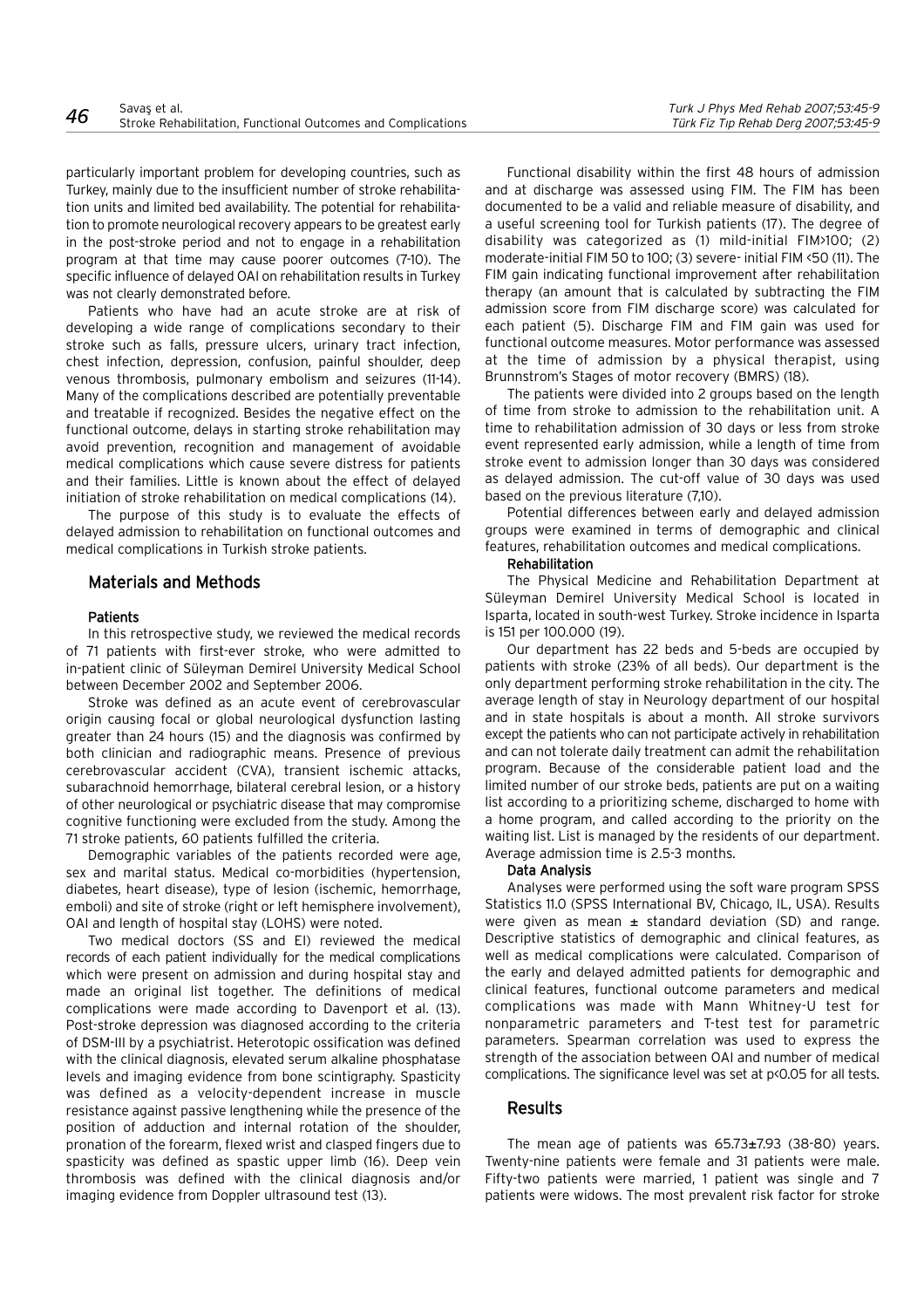was hypertension (66.7%). The most common type was ischemic stroke (81.7%). Thirty-one patients suffered left hemisphere stroke with right-side hemiplegia. Age, sex, marital status, risk factors, type of stroke and the side of stroke were not different between the early and delayed admission groups (p>0.5). The mean OAI of all patients was 86.48±65.04 (16-270) days. Twenty-three patients (38.3%) were admitted in the rehabilitation program within 30 days (early admission group) while 37 patients (61.7%) were admitted after 30 days (delayed admission group). The mean LOHS of all stroke patients was 26.25±9.25 (12-58) days. The mean LOHS was not different between the groups (p=0.1). Comparison of the demographic and clinical features of the groups is presented in Table 1.

The mean FIM score of the groups was 48.86 $>18.72$  (15-95) at the admission and 59.01±18.99 (24-108) at discharge and the mean FIM gain was 10.15±5.84 (0-20). FIM on admission was significantly correlated with the FIM at discharge (r=0.95, p<0.0001). The patients beginning rehabilitation in the first month following stroke had better FIM gain (12.65±5.59 vs 8.59±5.50, p=0.008) and discharge FIM (66.21±21.67 vs. 54.54±15.83, p<0.01) than the patients beginning rehabilitation longer than one month. There were no correlations between age, type, side of the lesion, the preexisting medical conditions and the mean FIM gain ( $p>0.5$ ). Table 2 illustrates FIM severity on admission, total FIM score on admission and discharge, FIM gain and BMRS on admission in the early and delayed admitted groups.

Table 3 shows the comparison of all medical complications seen in our early and delayed admitted stroke patients. In all patients, shoulder pain, spastic upper limb, deep vein thrombosis,

|                                                                           | Early admission<br>roup (n=23) | Delayed admission<br>group (n=37) |  |  |
|---------------------------------------------------------------------------|--------------------------------|-----------------------------------|--|--|
| Age (years)                                                               | $64.13 + 6.57$                 | $66.72 \pm 8.61$                  |  |  |
| OAI (days)                                                                | 25.43±5.55                     | 124.43±55.26*                     |  |  |
| LOHS (days)                                                               | $34 + 9.79$                    | 30.08±8.23                        |  |  |
| Sex (n)                                                                   |                                |                                   |  |  |
| Female                                                                    | 11                             | 18                                |  |  |
| Male                                                                      | $12^{1}$                       | 19                                |  |  |
| Marital status (n)                                                        |                                |                                   |  |  |
| Married                                                                   | 21                             | 31                                |  |  |
| Widow                                                                     | 2                              | 1                                 |  |  |
| Single                                                                    | 0                              | 5                                 |  |  |
| Co-morbidities (n)                                                        |                                |                                   |  |  |
| Hypertension                                                              | 12                             | 28                                |  |  |
| <b>Diabetes</b>                                                           | 5                              | 14                                |  |  |
| Heart disease                                                             | 8                              | 11                                |  |  |
| Type of stroke (n)                                                        |                                |                                   |  |  |
| Infarct                                                                   | 17                             | 32                                |  |  |
| Hemorrhage                                                                | 4                              | 4                                 |  |  |
| Emboli                                                                    | 1                              | 1                                 |  |  |
| Side of paresis (n)                                                       |                                |                                   |  |  |
| Right                                                                     | 12                             | 19                                |  |  |
| Left                                                                      | 11                             | 18                                |  |  |
| *p<0.05, OAI: Onset to admission interval, LOHS: Length of hospital stay. |                                |                                   |  |  |

Table 1. Comparison of the demographic and clinic features of the patients (n=60).

pressure ulcer and heterotopic ossification was present at admission. The other complications developed during the hospital stay. The number of complications was correlated with OAI in all patients (r=0.41, p=0.01). Number of complications was higher in the delayed admission group than the early admission group (3.16±1.36 vs. 1.91±1.12, p=0.001). The number of shoulder pain and spastic upper limb was higher in the delayed admission group compared with the early admission group (p=0.01 and p=0.01, respectively). The number of patients with depression, incontinence, urinary tract infection, complex regional pain syndrome–type 1, deep venous thrombosis and heterotopic ossification was higher in the delayed admission group but it was not statistically significant (p>0.05). The presence of medical complications did not effect FIM gain in both groups (p>0.05).

Table 2. FIM severity and rehabilitation outcomes of the groups  $(n=60)$ 

|                                                                                                          | Early admission<br>$group(n=23)$ | Delayed admission<br>$group(n=37)$ |  |
|----------------------------------------------------------------------------------------------------------|----------------------------------|------------------------------------|--|
| <b>FIM severity</b>                                                                                      |                                  |                                    |  |
| Mild                                                                                                     | 3                                | Ω                                  |  |
| Moderate                                                                                                 | 9                                | 16                                 |  |
| Severe                                                                                                   | 11                               | 21                                 |  |
| FIM on admission                                                                                         | 53.56±22.51                      | 45.94±15.15                        |  |
| FIM on discharge                                                                                         | $66.21 \pm 21.67$ <sup>*</sup>   | 54.54±15.83                        |  |
| FIM gain                                                                                                 | 12.65±5.59†                      | $8.59 + 5.50$                      |  |
| Upper extremity<br><b>BMRS, admission</b>                                                                | $2.69 + 1.71$                    | $2.16 + 1.28$                      |  |
| Hand BMRS, admission                                                                                     | $2.30 + 1.66$                    | $1.97 + 1.57$                      |  |
| Lower extremity<br><b>BMRS, admission</b>                                                                | $3.34 \pm 1.64$                  | $3.18 + 1.26$                      |  |
| *p<0.05, +p<0.001. FIM: Functional Independence Measure.<br>BMRS: Brunnstrom's Stages of motor recovery. |                                  |                                    |  |

Table 3. Medical complications seen in our stroke patients (n=60).

|                                          | Early admission<br>group (n=23) | Late admission<br>$qroup (n=37)$ |
|------------------------------------------|---------------------------------|----------------------------------|
| Number of medical<br>complications       | $1.91 \pm 1.12$                 | $3.16 \pm 1.36*$                 |
| Shoulder pain                            | 13                              | $32^{+}$                         |
| Depression                               | 11                              | 25                               |
| Spastic upper limb                       | 6                               | $22^{+}$                         |
| Incontinence                             | 5                               | 11                               |
| Complex regional<br>pain syndrome-type 1 | 4                               | 5                                |
| Urinary tract infection                  | 3                               | 7                                |
| Deep vein thrombosis                     | 2                               | 4                                |
| Pressure ulcer                           | Ω                               | 3                                |
| Heterotopic osssification                | ∩                               | 2                                |
| Falls                                    |                                 | $\mathcal{P}$                    |
| *p<0.001, +p<0.05.                       |                                 |                                  |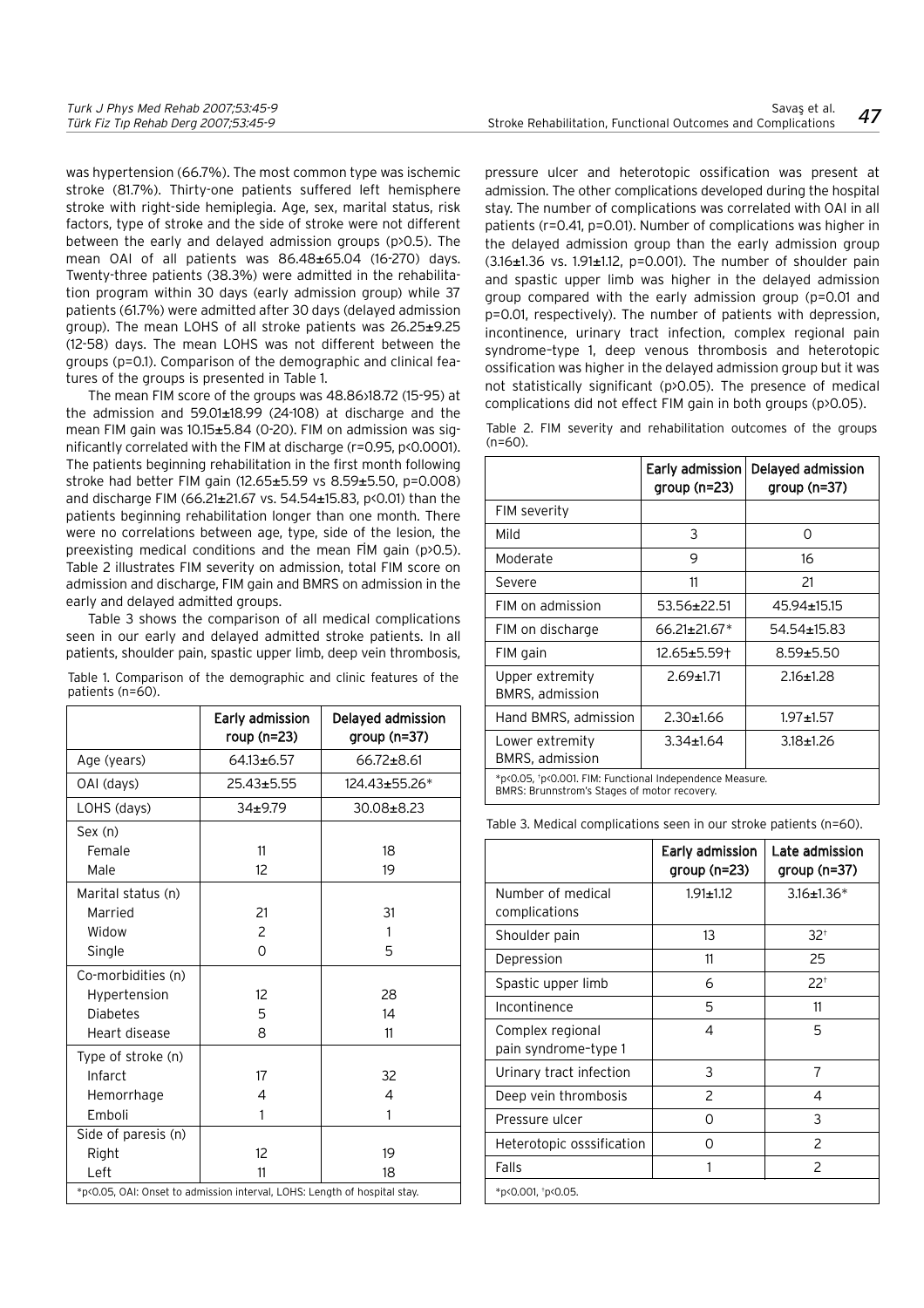# **Discussion**

The onset of admission interval varies between 60-70 days even in the greatest rehabilitation centers of Turkey with a relatively greater bed availability (3,4,20). The significant delay between the clinical stability of stroke and admission to stroke rehabilitation units occurs in developing countries compared with developed countries mainly due to the insufficient number of stroke rehabilitation units and limited bed availability. For example OAI in Thailand is 53 days (1), 271.5 days in Brazil (21) compared with 20 days of OAI in United States (22) and Italy (23). The mean OAI of the Turkish patients was 86 days in the present study.

Stroke rehabilitation is believed to modulate the pattern of recovery, probably by interacting with the underlying healing processes (24) and the potential for rehabilitation to promote neurological recovery appears to be greatest early in the post-stroke period (7). The majority of functional recovery has been reported to occur within the first 30 days of a stroke event (25,26) and even with optimal rehabilitation procedures the recovery process in stroke is accepted to plateau by 6 months (24,27,28). Delay in starting stroke rehabilitation, the patients may catch the most valuable time for improving their functional outcomes. Our stroke patients who admitted to rehabilitation within 30 days had favorable functional gains from rehabilitation and our result supports the previous data which suggests that the potential for rehabilitation to promote neurological recovery appears to be greatest early in the post-stroke period (7-10). Salter et al. (7) examined the impact of admission time in 435 stroke patients and showed that patients admitted to stroke rehabilitation within 30 days experienced greater functional gains. In a study of Maulden et al. (8), fewer days from stroke symptom onset to rehabilitation admission is associated with better functional outcomes at discharge in 969 stroke patients. Maulden et al. hypothesized that the optimal window for increased synaptic plasticity may occur early in the post stroke period, allowing for greater gains if rehabilitation is carried out during this critical interval. Paolucci et al. (9) assessed the specific influence of OAI on rehabilitation results in stroke patients after age and disability matching to rule out the influence of recognized strong prognostic factors and suggested that, stroke patients who began to rehabilitation treatment within the first 20 days was associated with a significantly greater improvement than delayed treatment. Musicco et al. (10) examined the effect of timing of initiation of rehabilitation on early and long-term outcome of 1716 stroke patients and found that patients who initiated the rehabilitative procedures early (within 7 days after stroke) had better long term outcomes than did those who initiated the rehabilitation after more than one month.

Medical complications are believed to be an important problem after acute stroke and present potential barriers to optimal recovery (11). The prevention, recognition and management of medical complications after stroke form an integral part of stroke rehabilitation (29). When stroke rehabilitation is delayed, some avoidable but distressing medical complications may develop. The number of medical complications was correlated with the OAI in the present study. This correlation was not found in the studies of Dromerick & Reding (14) and

Roth (12). However their mean OAI was 37 days and 17 days respectively. These OAIs are very short compared with our OAI of 86 days. Our delayed admission group had more shoulder pain and spastic upper limb when compared with the early admission group and these complications were detected on hospital admission. Shoulder pain and spastic upper limb are two disabling but avoidable complications which can be properly managed when detected on time (30,31). Moreover, although not statistically significant, depression, incontinence, urinary tract infection, complex regional pain syndrome–type 1, deep venous thrombosis and heterotopic ossification were more common in the delayed admission group. Not to find a statistical difference may be due to the low number of patients in our study. The frequency of the most commonly seen medical complications was quite high in the present study. Shoulder pain occurred in a frequency of 75%, depression 60% and spastic upper limb 47% in our patients. The high medical complication rates are in line with the results of the previous studies from Turkey (3,4). Delayed admission in stroke rehabilitation among Turkish stroke patients might be a reason for increased medical complications.

The presence of medical complications was not correlated with the functional recovery in the present study. Except deep vein thrombosis, the medical complications we detected in this study were not life threatening and they did not interrupt the rehabilitation program. This may be an explanation for this result.

In conclusion, delayed onset to rehabilitation caused poor functional outcome and increased number of medical complications in Turkish stroke patients. Shoulder pain and spastic upper limb was the main medical complications in our delayed admitted stroke patients. Greater efforts to initiate rehabilitation as soon as possible should result in improved functional outcomes and reduced number of medical complications in most patients with stroke.

# References

- 1. Suputtitada A, Aksaranugraha S, Granger CV, Sankaew M. Results of stroke rehabilitation in Thailand. Disabil Rehabil 2003;25:1140-5.
- 2. Inouye M, Kishi K, Ikeda Y, Takada M, Katoh J, Iwahashi M, et al. Prediction of functional outcome after stroke rehabilitation. Am J Phys Med Rehabil 2000;79:513-8.
- 3. Gökkaya N, Aras MD, Cardenas D, Kaya A. Stroke rehabilitation outcome: the Turkish experience. Int J Rehabil Research 2006;29:105-11.
- 4. Tur BS, Gürsel YK, Yavuzer G, Küçükdeveci A, Arasıl T. Rehabilitation outcome of Turkish stroke patients: in a team approach setting. Int J Rehabil Research 2003;26:271-7.
- 5. Inouye M, Hashimoto H, Mio T, Sumino K. Influence of admission functional status on functional change after stroke rehabilitation. Am J Phys Med Rehabil 2001;80:121-5.
- 6. Sze K-H, Wong E, Or KH, Lum CM, Woo J. Factors predicting stroke disability at discharge: a study of 793 Chinese. Arch Phys Med Rehabil 2000;81:876-80.
- 7. Salter K, Jutai J, Hartley M, Foley N, Bhogal S, Bayona N et al. Impact of early vs. delayed admission to rehabilitation on functional outcomes in persons with stroke. J Rehabil Med 2006;38:113-7.
- 8. Maulden SA, Gassaway J, Horn SD, Smout RJ, DeJong G. Timing of initiation of rehabilitation after stroke. Arch Phys Med Rehabil 2005;86:S34-S40.
- 9. Paolucci S, Antonucci G, Grasso GM, Morelli D, Troisi E, Coiro P, et al. Early versus delayed inpatient stroke rehabilitation: A matched comparison conducted in Italy. Arch Phys Med Rehabil 2000;81:695-700.